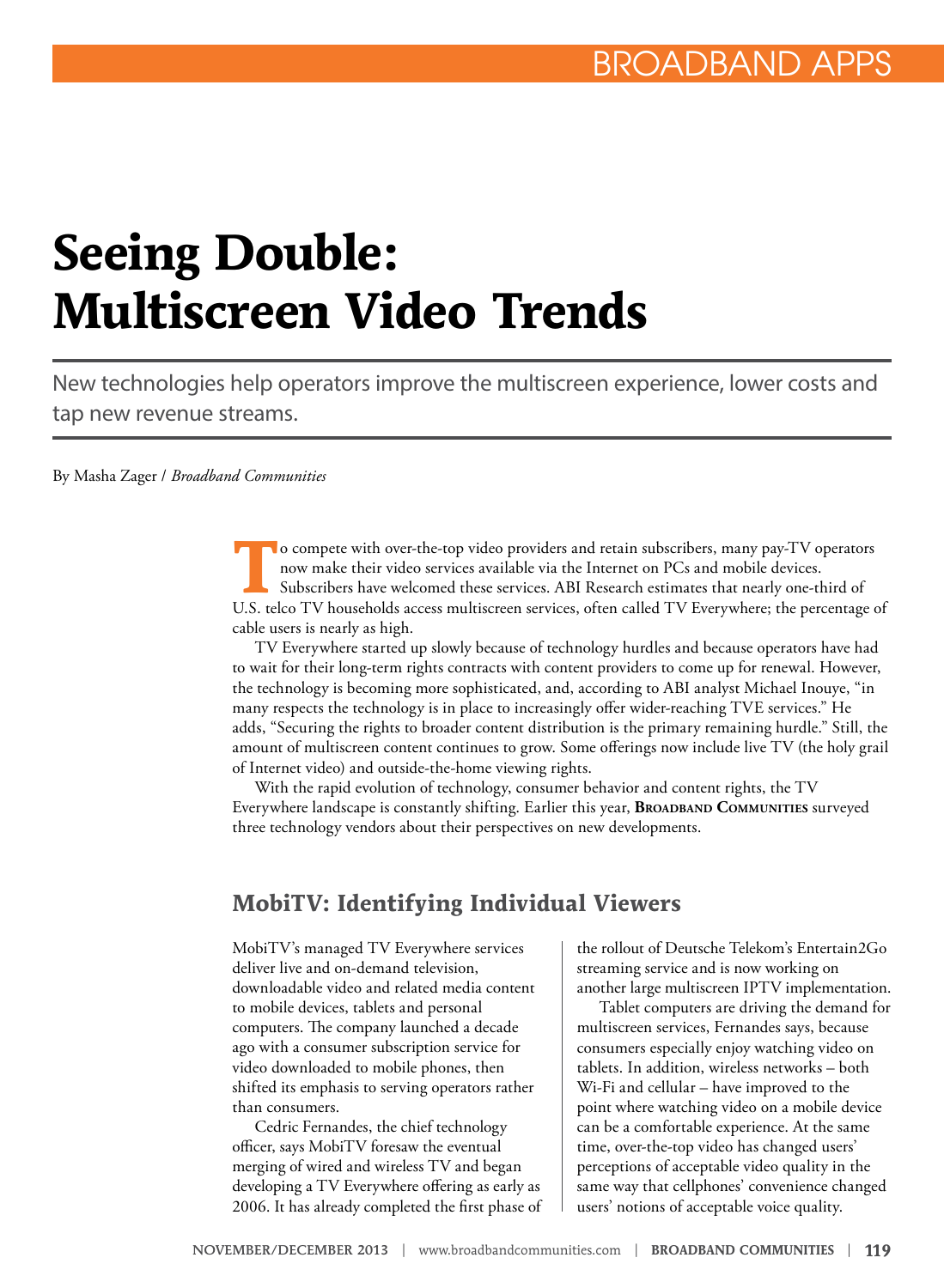## BROADBAND APPS

"Tablets aren't replacing the big screen, but they're powerful as second screens," Fernandes explains. "People use tablets paired with a TV for content discovery and for interactive features. Tablets have played a significant role in changing usage habits."

He adds, "Broadband providers should be monetizing their networks more than they are today. IPTV operators with dedicated networks are trying to do multiscreen, but effectively they're bolting it onto existing legacy applications."

Multiscreen services that are cumbersome drive viewers to overthe-top services such as Netflix, Hulu and Amazon, which are difficult for network operators to monetize. When operators use systems designed for multiscreen from the ground up, they can deliver user-friendly, high-quality video content over the Internet and retain their customers. These systems take advantage of advanced codecs,

HTTP, adaptive bit-rate streaming and content delivery networks. MobiTV encourages operators to monetize their networks by delivering premium video services via the Internet. "Content is still king," Fernandes points out, and pay-TV providers, who spend billions of dollars each year on content, still have by far the most content to offer – and will have for the foreseeable future.

This year, MobiTV announced personalized recommendation services and integrated advertising that enables contextual and second-screen interactions in multiuser environments. "Those are just examples of what the underlying technology can do," Fernandes explains. The traditional set-top box experience, he says, is "a very generic experience and a one-way street" – a viewer selects a channel, but the service provider does not know who is making the selection. Because MobiTV identifies users independent of devices, through traditional logins



or other means, a service provider can tailor an entire experience to a particular user's likes and dislikes.

Says Fernandes, "We believe this experience will be social, interactive and integrated with services beyond video. … This reasoning is based on general industry trends, on what we're seeing of the usage of our systems, on focus groups and on other research. … Clearly, people are spending more time on social networks and engaging with other people through them, and that extends to the TV experience."

#### **WHY SO MANY WEBSITES?**

Typically, in a TV Everywhere experience today, a user must visit a content provider's website and authenticate himself or herself as a subscriber of a particular pay-TV service. MobiTV hopes to change that. "Why should I have to go to all these websites?" Fernandes asks. "It should be an integrated experience. The authentication should all happen in the back end. That means content providers would have to [agree] – but we think that will change over time because content providers want better audience measurements from multiscreen. … What we're doing to overcome the challenge is to create an interactive experience on the second-screen device so the user will not just look at the ads but also interact with them." When they can identify users and serve contextualized ads, advertisers should be willing to pay much higher prices than they pay for generic ads, Fernandes says. (MobiTV has partnerships with online advertising agencies but does not buy or sell advertising.)

Online video advertising can involve more than just traditional ad spots, Fernandes says. For example, an advertiser can creat hot spots on screens that drive users to its brand's Facebook page or make other use of social media. Product placement also works well in online content. "Imagine putting a box around a Coke logo and an icon on a tablet saying 'Click here to learn more,'" Fernandes says. "It's a really powerful mechanism."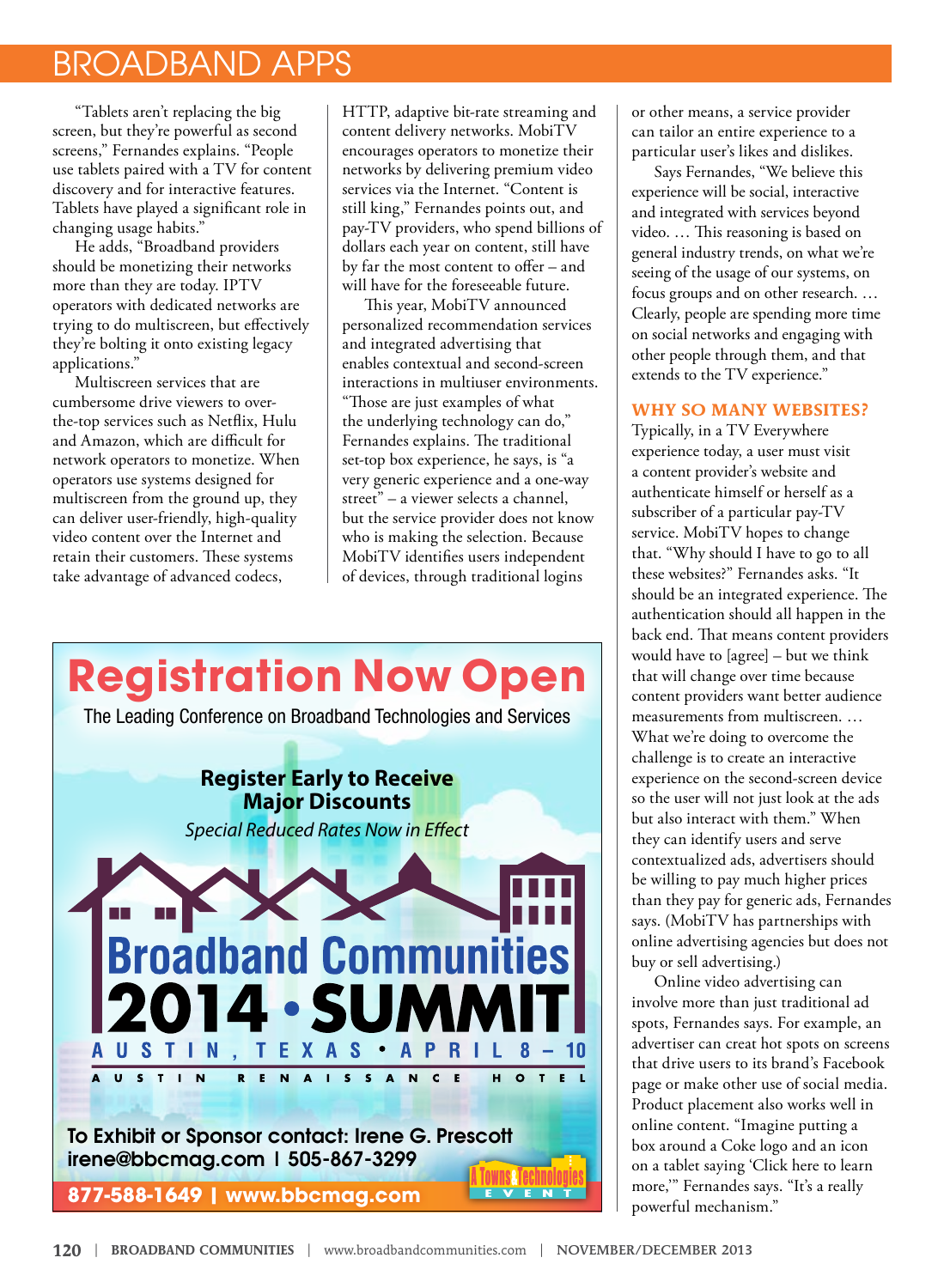## **SeaWell Networks: Serving Local Content**

SeaWell Networks, another TV Everywhere leader, focuses on session control for local video – what Duncan Potter, the chief marketing officer, refers to as "worrying about what the bits look like when they actually arrive." The company's flagship product, Spectrum, provides a video delivery control layer that runs on top of an operator's existing network infrastructure. This gives operators the same level of control over Internetdelivered video that they're accustomed to having with television.

As Potter explains it, each session delivery controller sits at the network edge, providing a range of services to devices that request video from its area of the network. Potter says, "We believe the whole concept of managing individual sessions for individual devices is crucial to monetizing the network and ensuring delivery and security."

The most important local video service, at least in U.S. markets, is targeted ad insertion. SeaWell isn't involved with the ad selection process but rather with managing insertions on an individual session basis. Spectrum dynamically repackages the advertising – that is, it reformats each ad on the fly to deliver it in a format appropriate for the user device and the available network speed. It then adds deviceappropriate encryption (which is required for operators to obtain content at a reasonable cost) and optimizes the buffer strategy. As Potter explains, "If it's coming in on a mobile network, you want eight- to 10-second fragments to prevent having to make constant adjustments. If you have a 60-inch TV on Google Fiber, you want fragments as short as possible."

Reformatting content for different devices is technically challenging, Potter says, even though "people believe you can put information in and a device will play it." Caching a different version of each piece of content for each possible protocol and each possible bit rate is feasible but klugy; a more efficient approach, which SeaWell

The traditional content model is now up for grabs: Soon, operators may curate their own over-the-top channels instead of relying on cable networks to do it.

uses, is to track individual sessions and reformat content dynamically. In addition, Potter says, "We do session management and quality of experience monitoring – and that makes it possible for operators to run a smooth, professional service, as if they were delivering to their own set-top boxes."

Potter explains that the original technical model for targeted video advertising – namely, that each client device would identify itself to the ad decision server ("This is Duncan; give me an ad for him") – did not scale well. When millions of people watch the same show and an ad comes on, each device must communicate with the ad server at the same time. "The access network would melt, the backbone would melt, there would be massive buffering, and … the next day everyone would be saying, 'I want my money back.'" SeaWell's server, which keeps track of each session, doesn't require client devices to identify themselves each time an ad is sent.

#### **POLITICAL CAMPAIGNS AND HIGH-SCHOOL FOOTBALL**

One major opportunity for using targeted ads is in political campaigns. Currently, because advertising is poorly targeted, candidates waste huge amounts of money advertising to people who can't or won't vote for them. With microtargeting, campaigns can be more effective, broadcasters can increase their ad revenues and viewers can see more relevant ads.

Delivering local content such as high-school sports is another reason an operator might use a session controller. This is especially important for Tier 2 and Tier 3 operators; local

video is a major differentiator for these companies, but typically they don't have the scale to build their own systems from the ground up. In fact, SeaWell recently announced an implementation of Spectrum with Nemont Telephone Cooperative, a rural provider based in Montana.

According to Potter, some small operators now deliver local video to subscribers outside their pay-TV footprints – usually pay-TV subscribers who are traveling and want to see a local game, but potentially residents who have moved away and still follow their high-school teams. "It's not turning the world upside down," Potter admits, but with Amazon Cloud Services and a Spectrum controller, any operator can provide this service at low cost, keep customers satisfied and generate extra revenues.

In the longer term, Potter says, improved delivery of multiscreen video may revolutionize the entire content model. Niche channels may be delivered only via the Internet – or may no longer exist as channels at all. Today, channels are collections of content curated by broadcast or cable networks, but over-the-top video allows for new curation options. Operators may be able to create channels that would appeal to specific groups of their subscribers. Targeting the audience in this way could increase their advertising revenues substantially.

Improved multiscreen delivery offers yet another opportunity – providing services differentiated by quality. Operators can use high video quality to generate additional revenues or to reduce churn, Potter says. In addition, operators will know what video quality